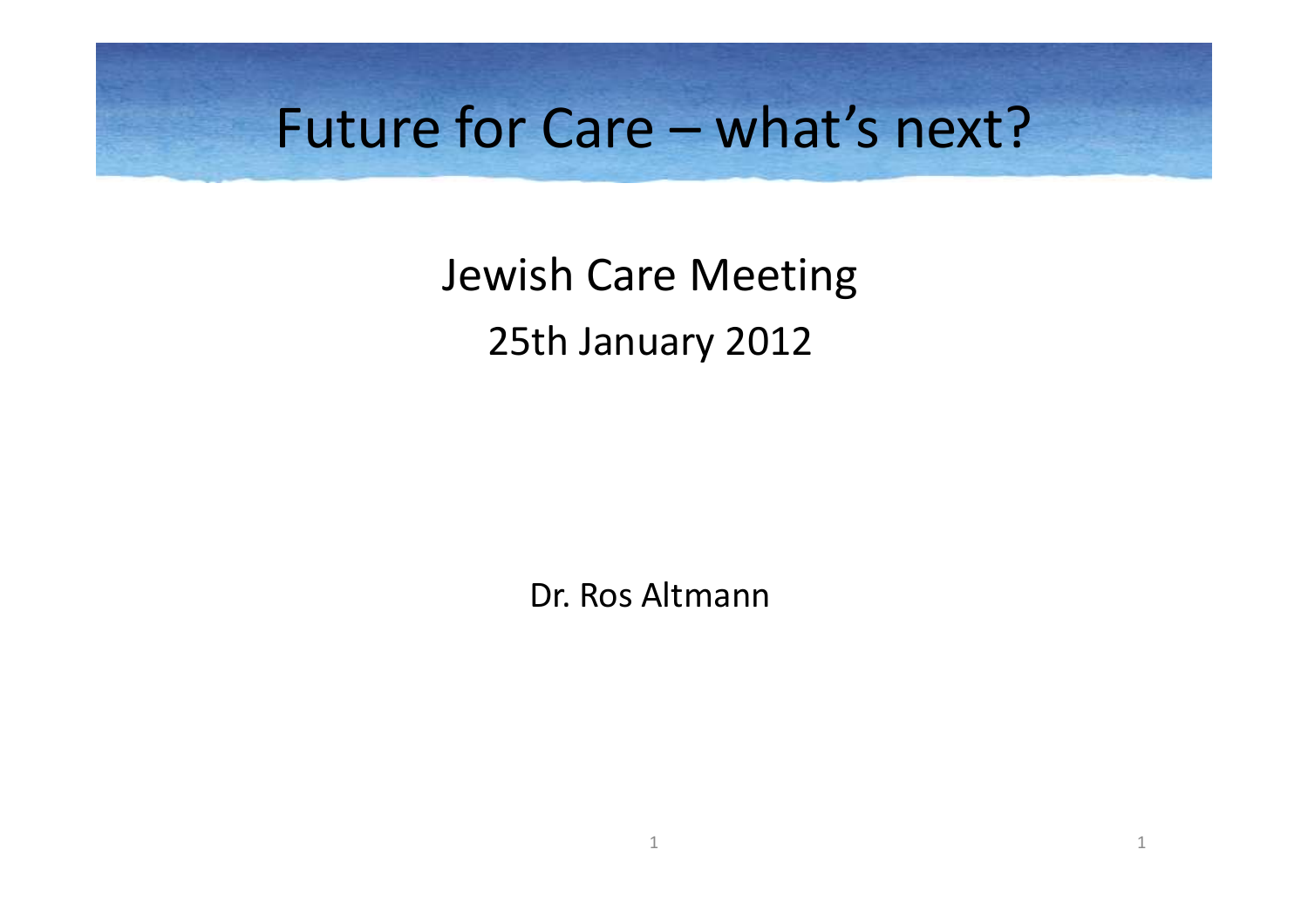### Social Care in Crisis

- Crisis stems from good news more people living longer
- BUT Funding for care is falling as demand for care is rising
- Our Welfare State did not factor in care for an ageing population
- Beveridge social insurance covered pensions and health
- Social care was left to councils but did not plan for large numbers in need
- Current care model is broken
- Nobody has planned properly for demographic realities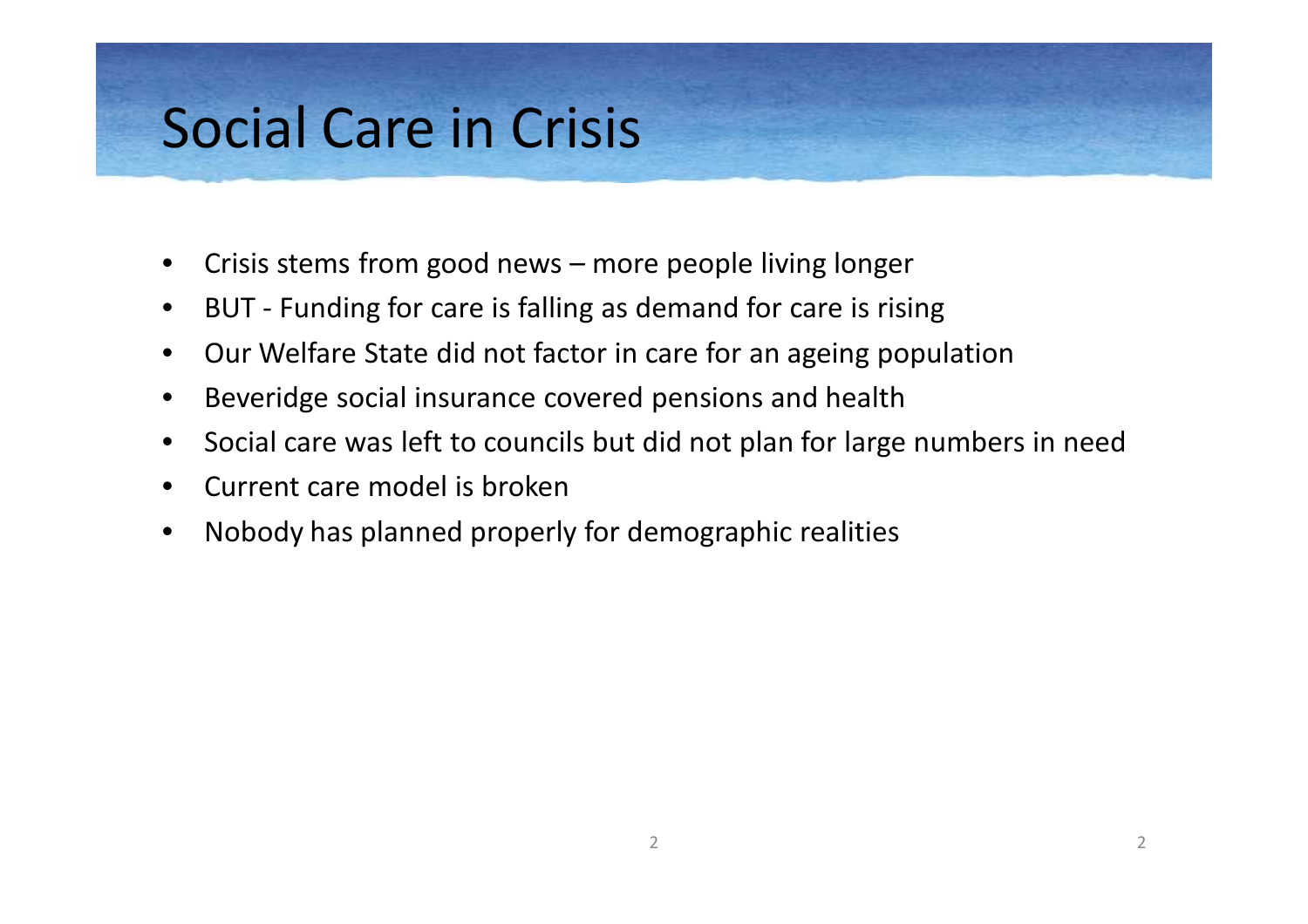

 $\overline{a}$ 

Source: Pensions Commission analysis based on a synthetic model of the England and Wales population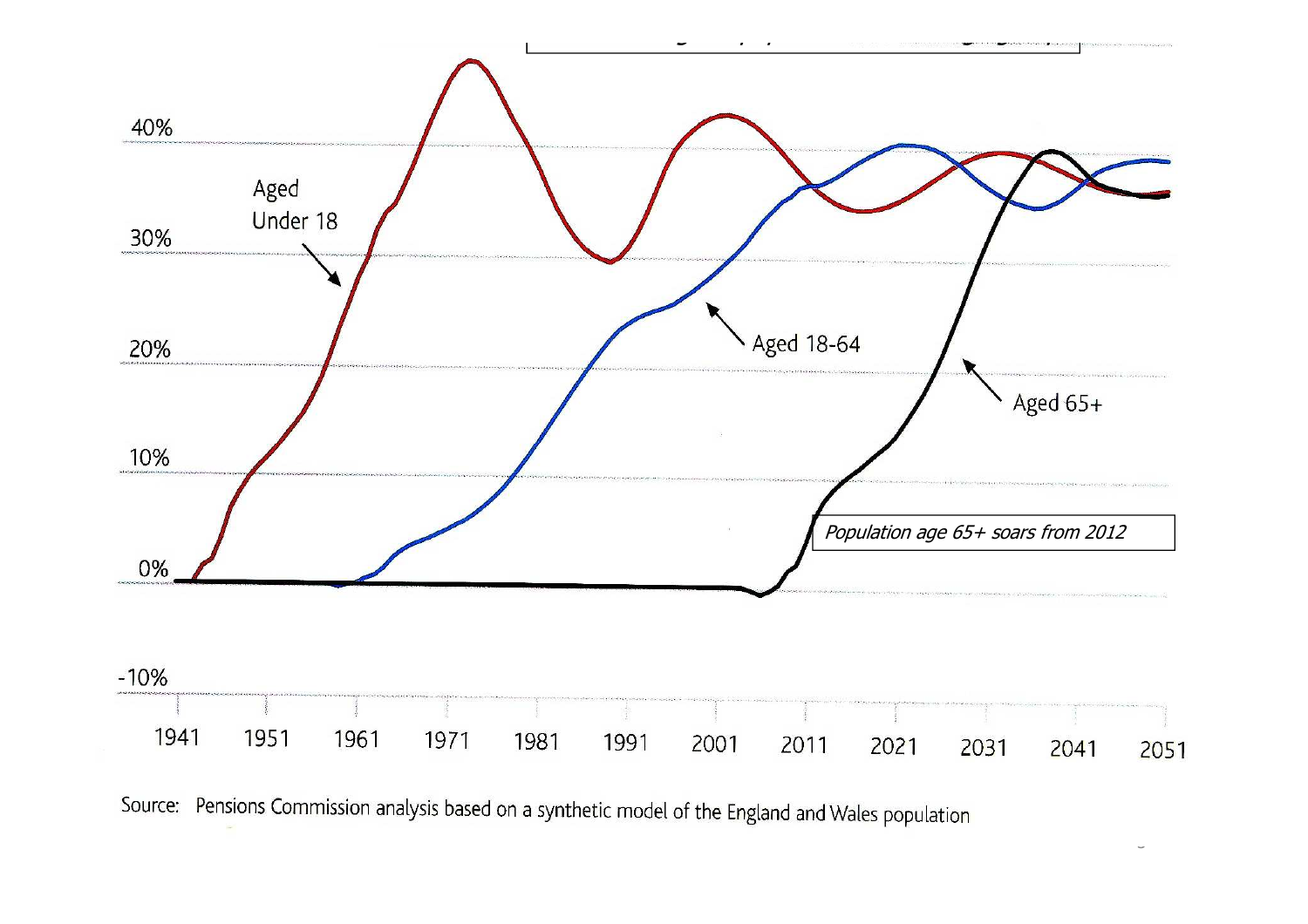#### People are unaware and unprepared

- Can't rely on the state
- Worse than pensions crisis with pensions, if there's no money it may be possible to wait or work longer. With care, the need is immediate!
- If need NHS, taxpayer funds all the cost, if outside health, you fund it all
- Reform is essential as NHS 'safety net' will run out of resources
- Public funding falling (council cutbacks, tightening qualification criteria)
- Burdens increasing and need to plan for the future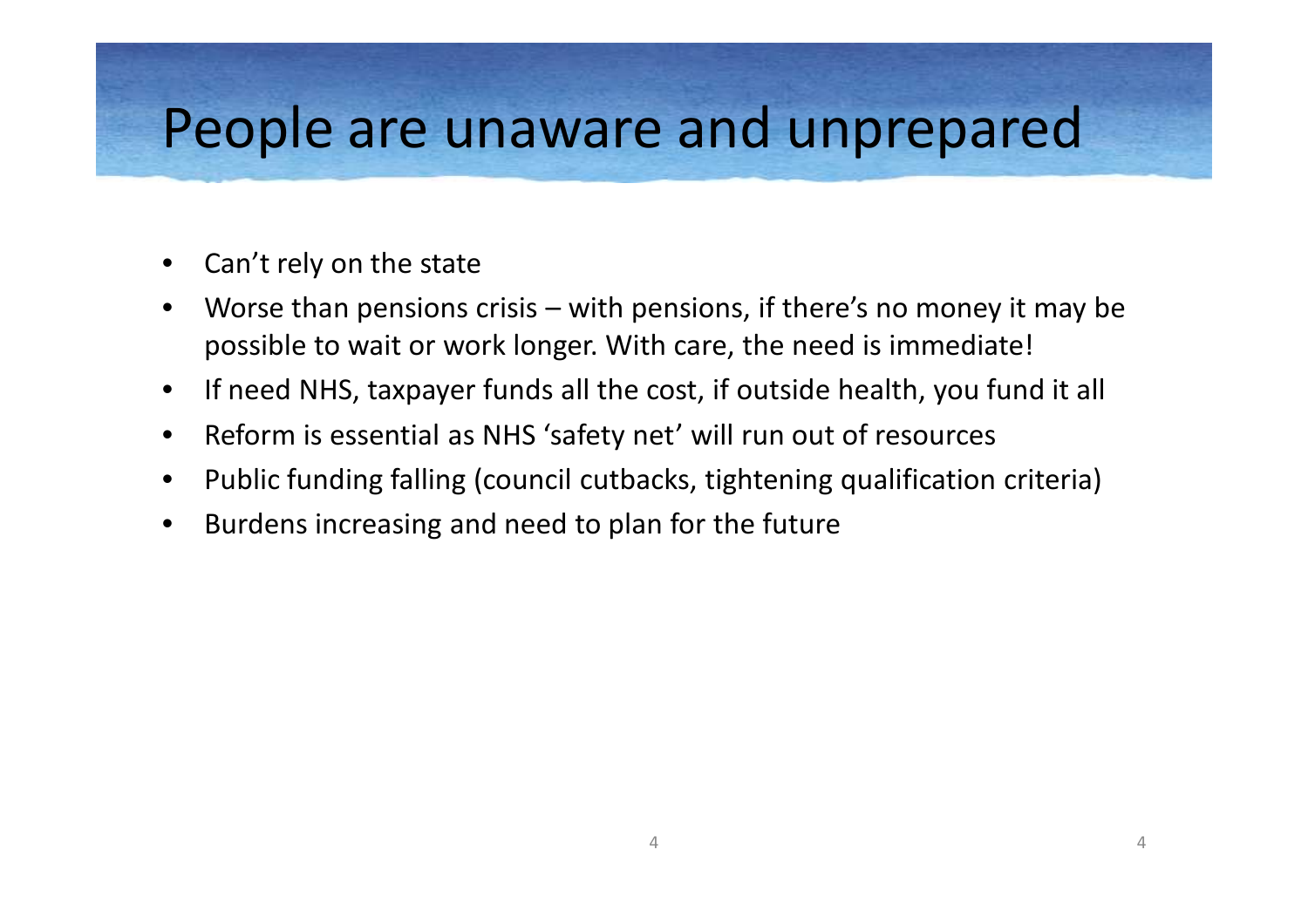### Changing the terms of the debate

- Care is not about old people
- Care is about families!
- All of us likely to have a family member who needs care, if not ourselves
- Later life income is not just about pensions saving for care too
- Especially in the Jewish community we want to know how to look after ourselves and our loved ones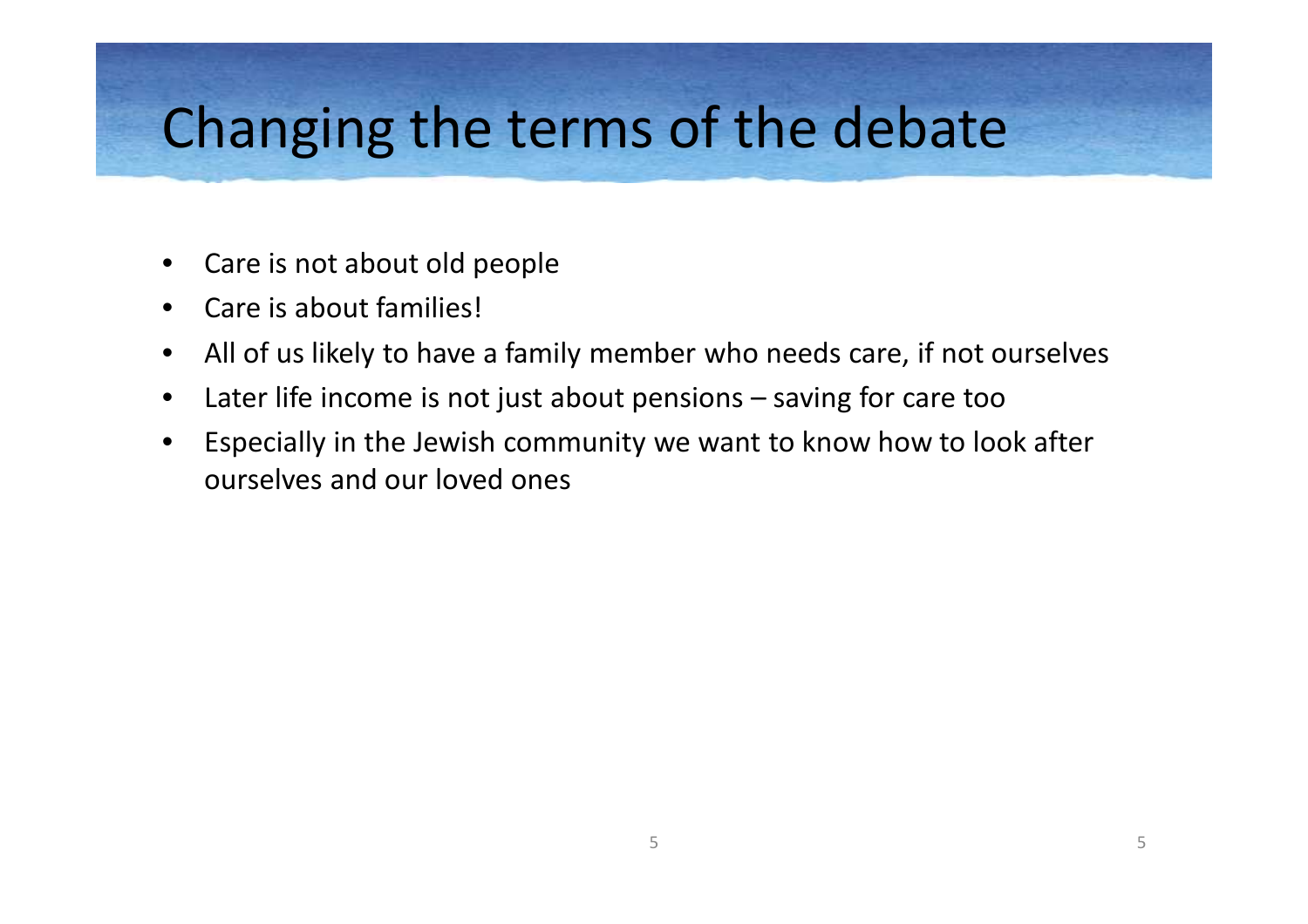# Government policy thinking

- Health Bill in such a mess that Government reluctant to do too much radical with care
- Earmark money from NHS for care, but money not ring-fenced
- More personalisation and choice
- More home care, telehealth and telecare
- White Paper in April on delivery of care
- Law Commission report + palliative care?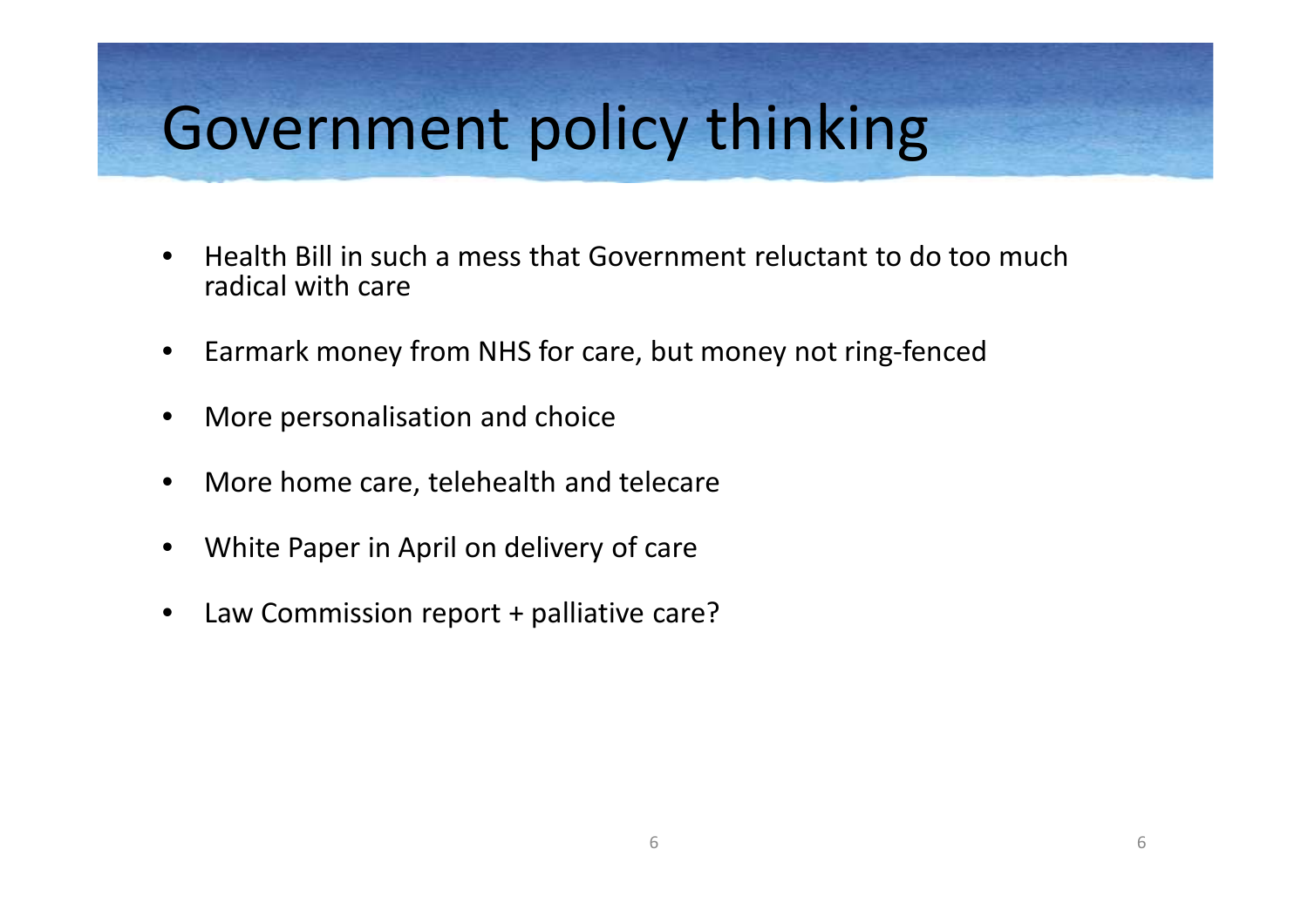## Dilnot not the favoured option yet

- Progress Report in April = Long grass!
- Big wasted opportunity to get better future funding
- People using all their wealth but in a random, postcode lottery unfair
- This is a political challenge death tax, using housing?
- Partnership approach and capped cost model makes sense
- A cap would be far fairer for dementia sufferers
- 'Dementia tax' if you have a stroke or heart failure, NHS pays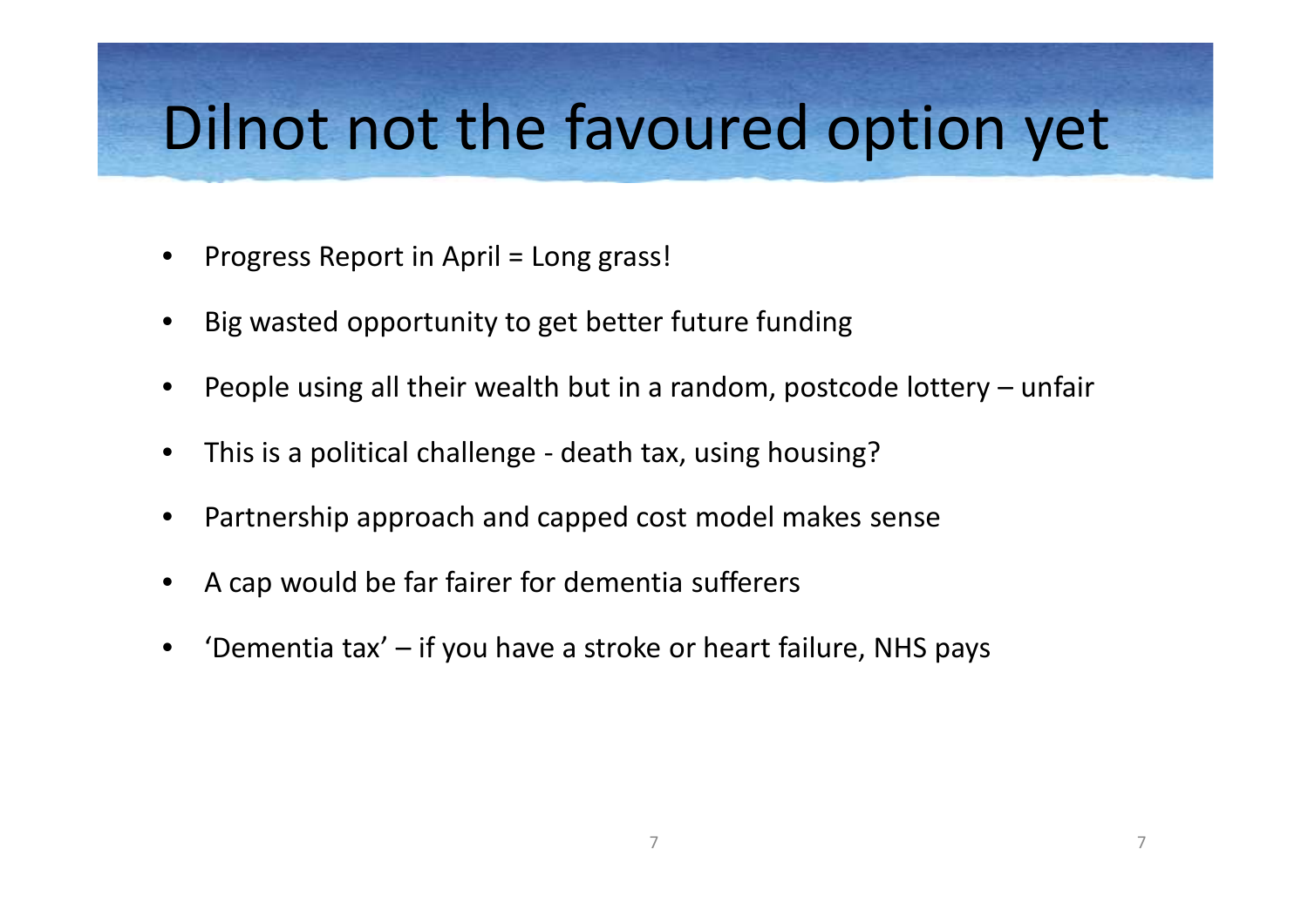### Future trends

- More people without good pensions, but needing care
- More emphasis on staying at home as long as possible with support
- Prevention, telehealth, telecare, early diagnosis
- Incentives for saving money to the NHS integration of health and care
	- Expedite out of hospital into homecare
	- Prescribing domiciliary care can save NHS billions
- Support for family carers
- Dementia awareness
- Specialist dementia units urgently needed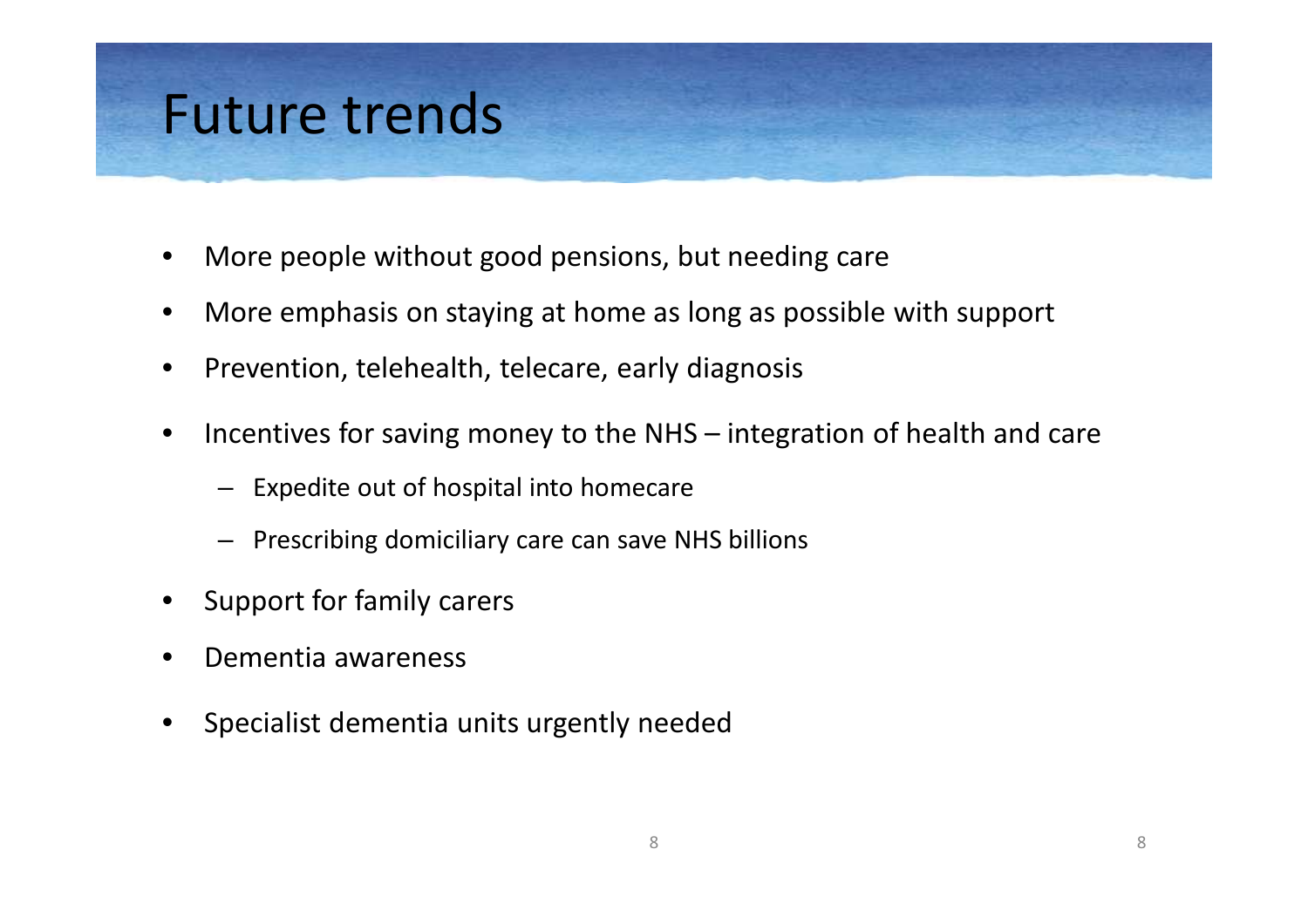# What do we need?

- Integration of health and social care
- National assessment standards, portable assessments
- Information and education
- Savings incentives for care no money set aside
	- Care ISAs
	- Care Annuities
	- Family Care Plans
	- Employer Savings or Insurance Plans
- Insurance could help prevention e.g. house insurers demand locks, alarms
- Equity release: the home as precautionary savings or insurance